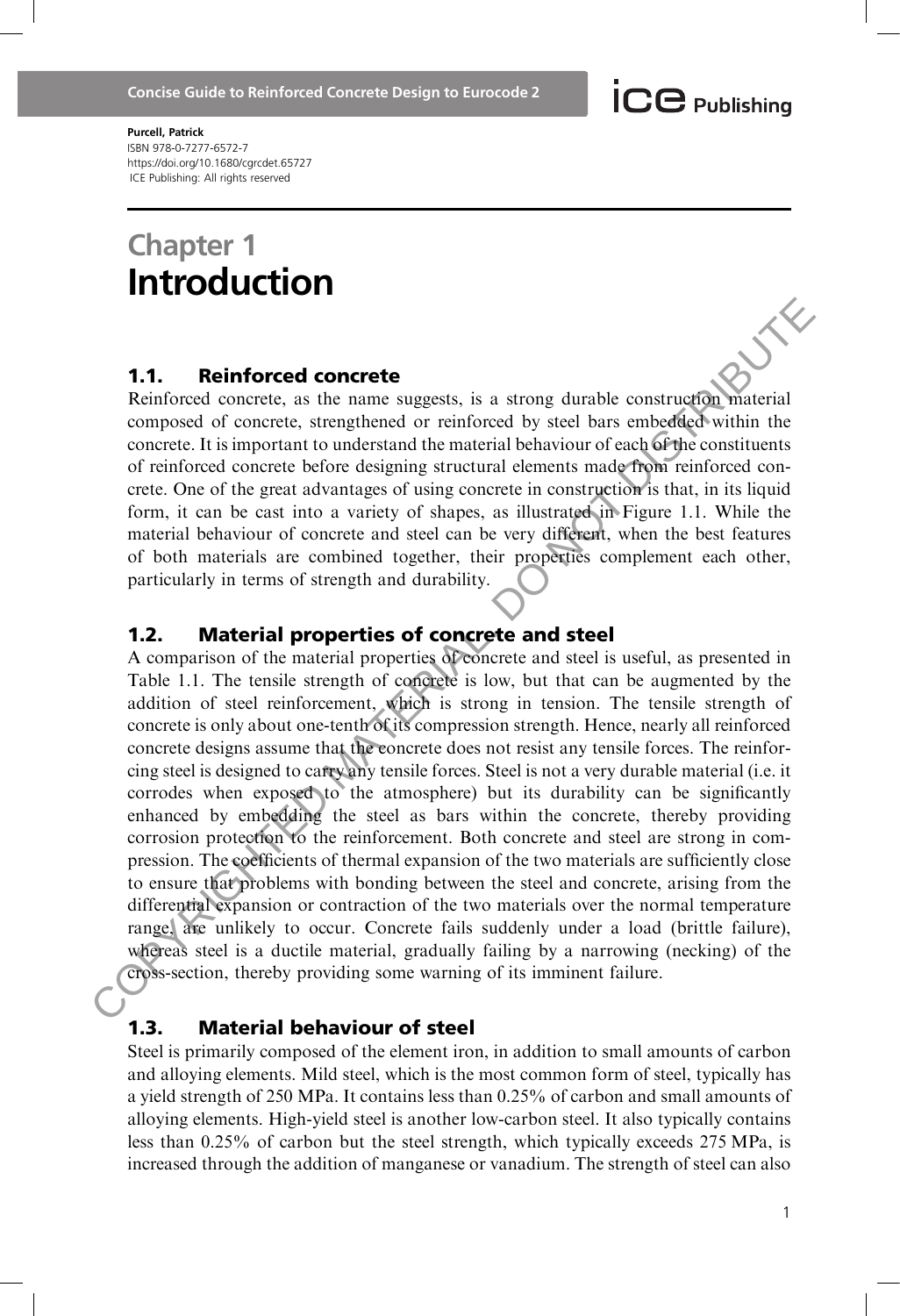Figure 1.1 A reinforced concrete chair (Concrete laboratory, School of Civil Engineering, University College Dublin)



be further enhanced through small additions of elements such as chromium, nickel, molybdenum, niobium, zirconium and titanium (Davis, 2001).

To understand the behaviour of steel under load, consider the bar shown in Figure 1.2, initially of length L (mm), of cross-sectional area A (mm<sup>2</sup>) and subjected to a tensile force  $\mathbf{F}(\mathbf{N})$ . Under load, the bar stretches or elongates by an amount ( $\delta L$ ). The force per unit area is termed the stress and the change in length divided by the original length is



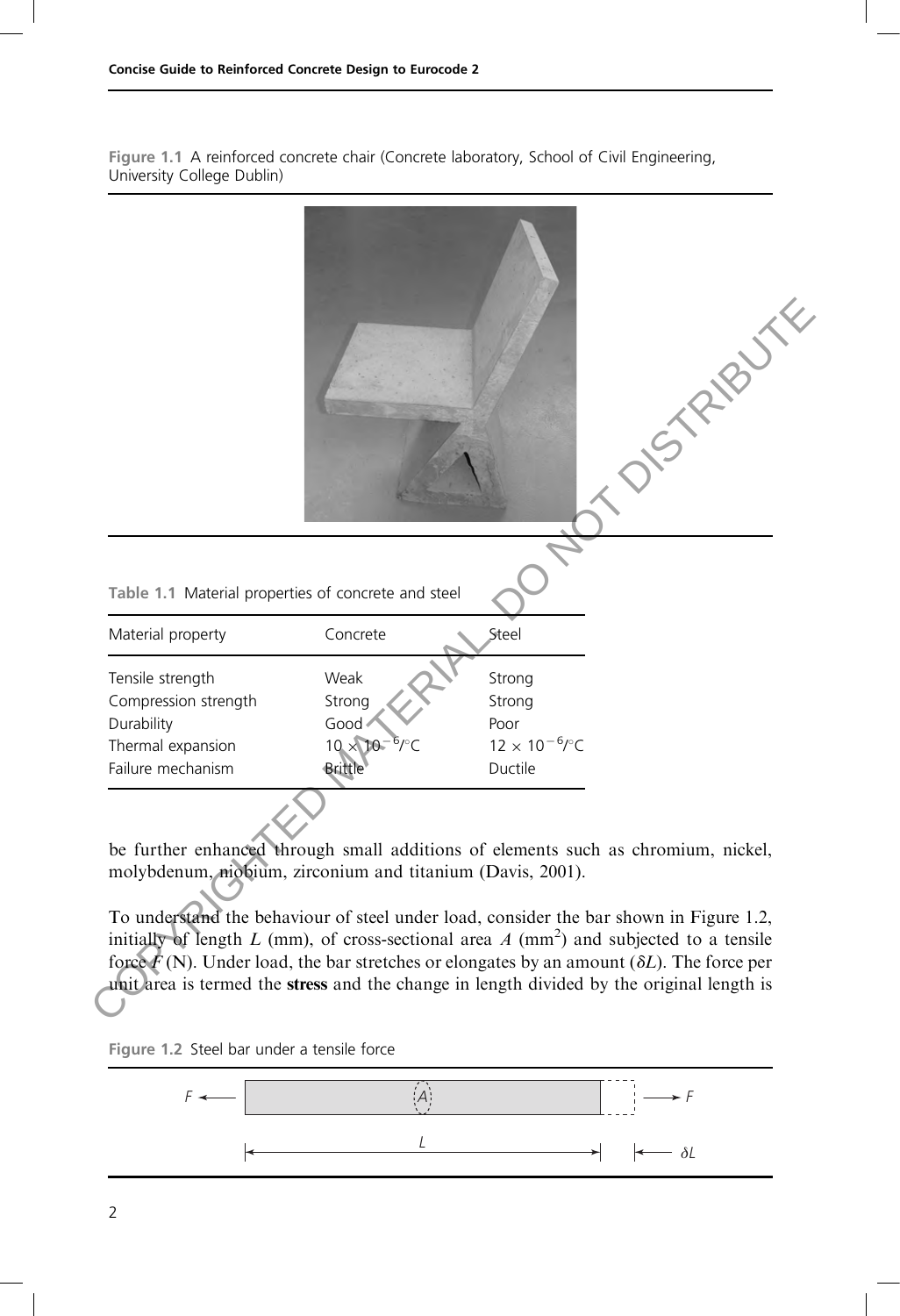## Example 2.1

A multistorey office block is to be constructed from reinforced concrete. Each concrete floor,  $8 \text{ m} \times 8 \text{ m}$  in area, is to be 200 mm deep. Each edge of the floor is supported by 8-m-long beams, 300 mm in breadth and 500 mm in depth. Calculate the total design load for each beam.

## Solution

## Variable loading

|  | <b>Solution</b><br><b>Variable loading</b>                                                                            |  |
|--|-----------------------------------------------------------------------------------------------------------------------|--|
|  | From Table 2.2, the characteristic variable loading on each floor = $3 \text{ kN/m}^2$                                |  |
|  | Partial safety factor for variable loading on each floor $= 1.5$                                                      |  |
|  | : Design variable loading on each floor = $1.5 \times 3 = 4.5$ kN/m <sup>2</sup>                                      |  |
|  | $288$ kN<br>: Total design variable loading on each floor = $4.5 \times 8 \times 8$                                   |  |
|  | Assuming each beam carries a quarter of the floor loading:                                                            |  |
|  | : Total design variable loading on each beam = $288/4 = 72$ kN                                                        |  |
|  | <b>Permanent loading</b><br>From Table 2.1, unit weight of concrete $=$ 24 kN/m <sup>3</sup>                          |  |
|  | Weight = Unit density $(kN/m^3) \times$ Volume (m <sup>3</sup> )                                                      |  |
|  | : Characteristic self-weight of floor = $24 \times [8 \times 8 \times 0.2] = 307.2$ kN                                |  |
|  | Characteristic self-weight of beam = $24 \times [8 \times 0.5 \times 0.3] = 28.8$ kN                                  |  |
|  | Assuming each beam carries a quarter of the floor loading:                                                            |  |
|  | :. Characteristic permanent load on each beam = $307.2/4 + 28.8 = 105.6$ kN                                           |  |
|  | Partial safety factor for permanent loading $= 1.35$                                                                  |  |
|  | :. Total design permanent loading on each beam = $1.35 \times 105.6 = 142.6$ kN                                       |  |
|  | <b>Total design loading</b><br>$\therefore$ Total design loading = Design permanent loading + Design variable loading |  |
|  | 142.6<br>72<br>$^{+}$                                                                                                 |  |
|  | $= 214.6$ kN                                                                                                          |  |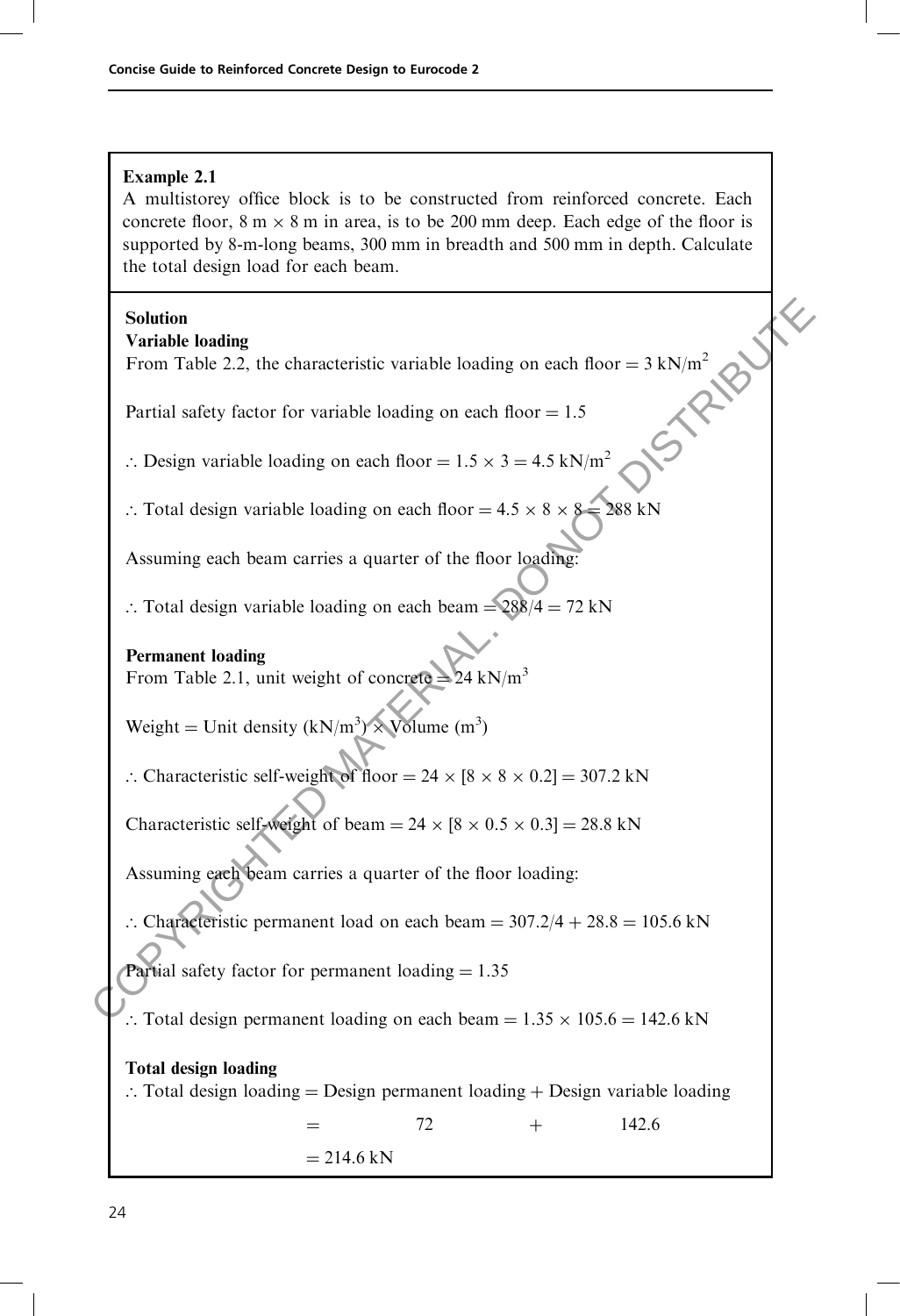



If longitudinal compression bars are not specifically required, nominal hanger bars are provided in the compression zone to fix the vertical shear reinforcement securely (Figure 4.5).

# Example 4.1

A beam of breadth 300 mm and effective depth 800 mm spans 12 m. It is required to support a uniformly distributed design load of 150 kN/m. The beam is designed for a cross-sectional area of tensile reinforcement equivalent to 2% of the beam effective cross-section.  $f_{ck} = 30 \text{ N/mm}^2$  and  $f_{yk} = 500 \text{ N/mm}^2$ .

- (a) Design the shear reinforcement for the ultimate shear force.
- (b) Show how the shear reinforcement can be economically spaced to reflect the shear distribution along the beam.